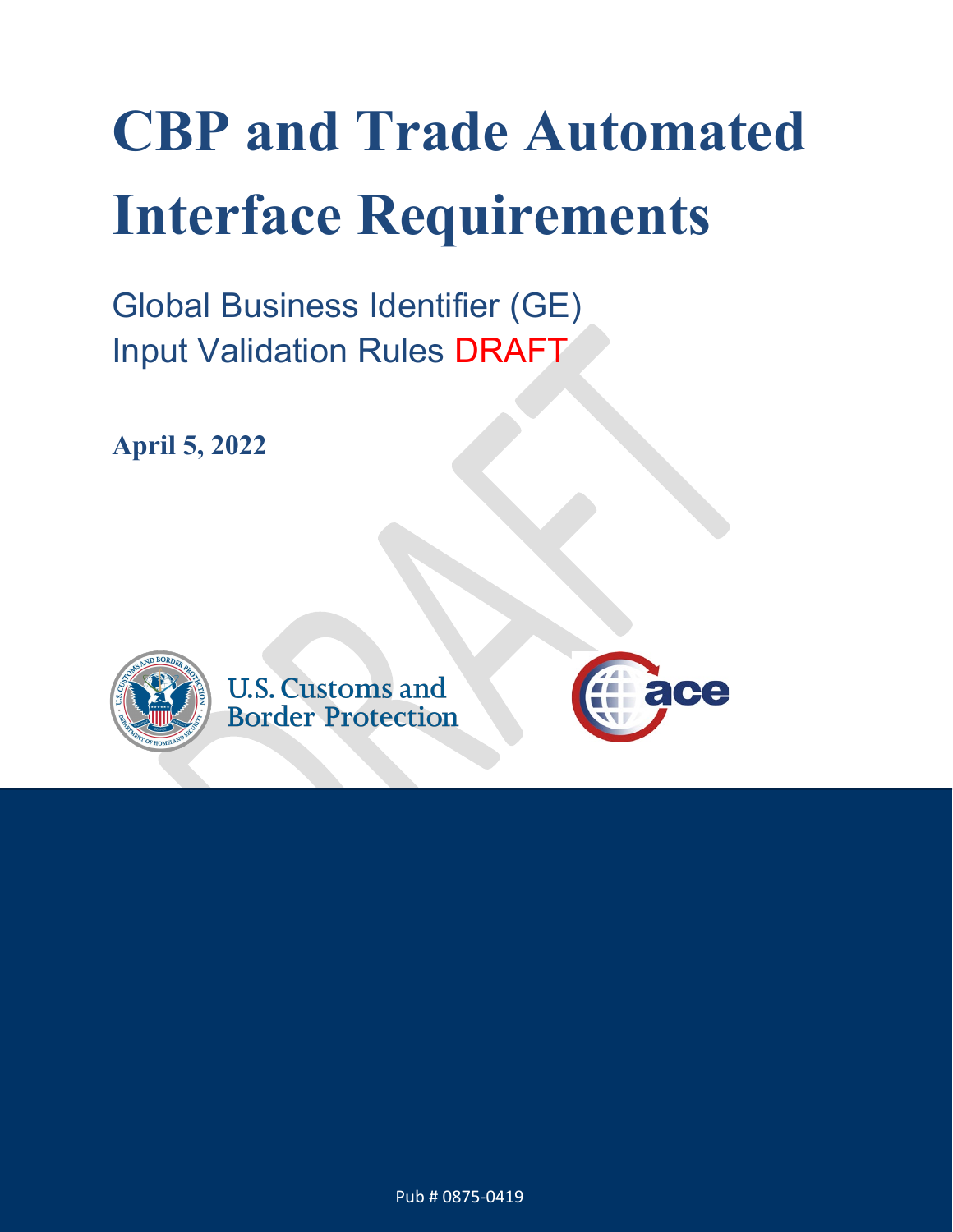NOTE: *"This guidance is subject to change based on modifications to the Global Business*

 *Identifier Evaluative Proof of Concept (GBI EPoC) Test."*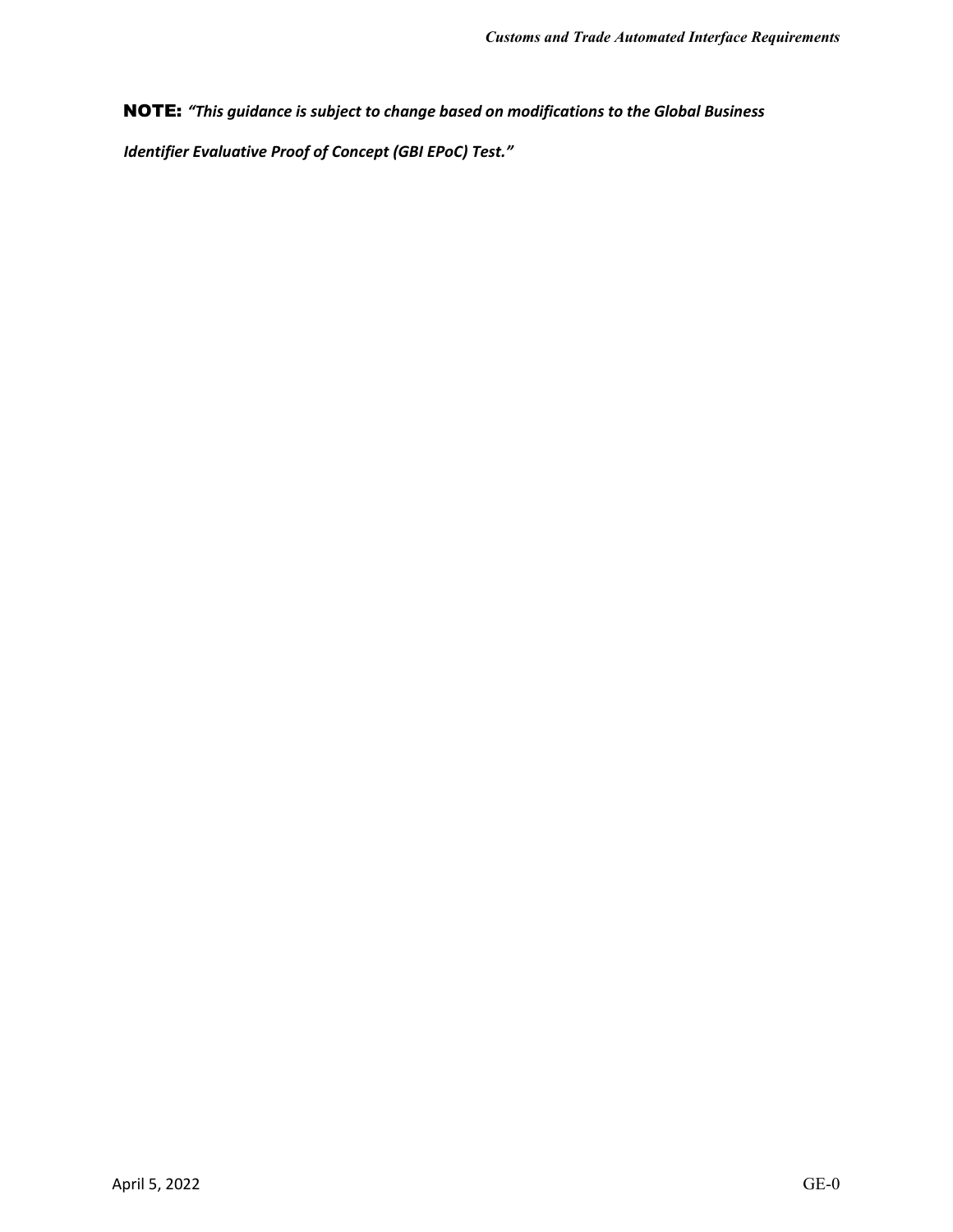# **Table of Changes**

| <b>Revision</b><br><b>Number</b> | Date of Change | <b>Section(s) Affected</b> | <b>Brief Description of Change</b> |
|----------------------------------|----------------|----------------------------|------------------------------------|
|                                  | April 5, 2022  | All                        | Document Created                   |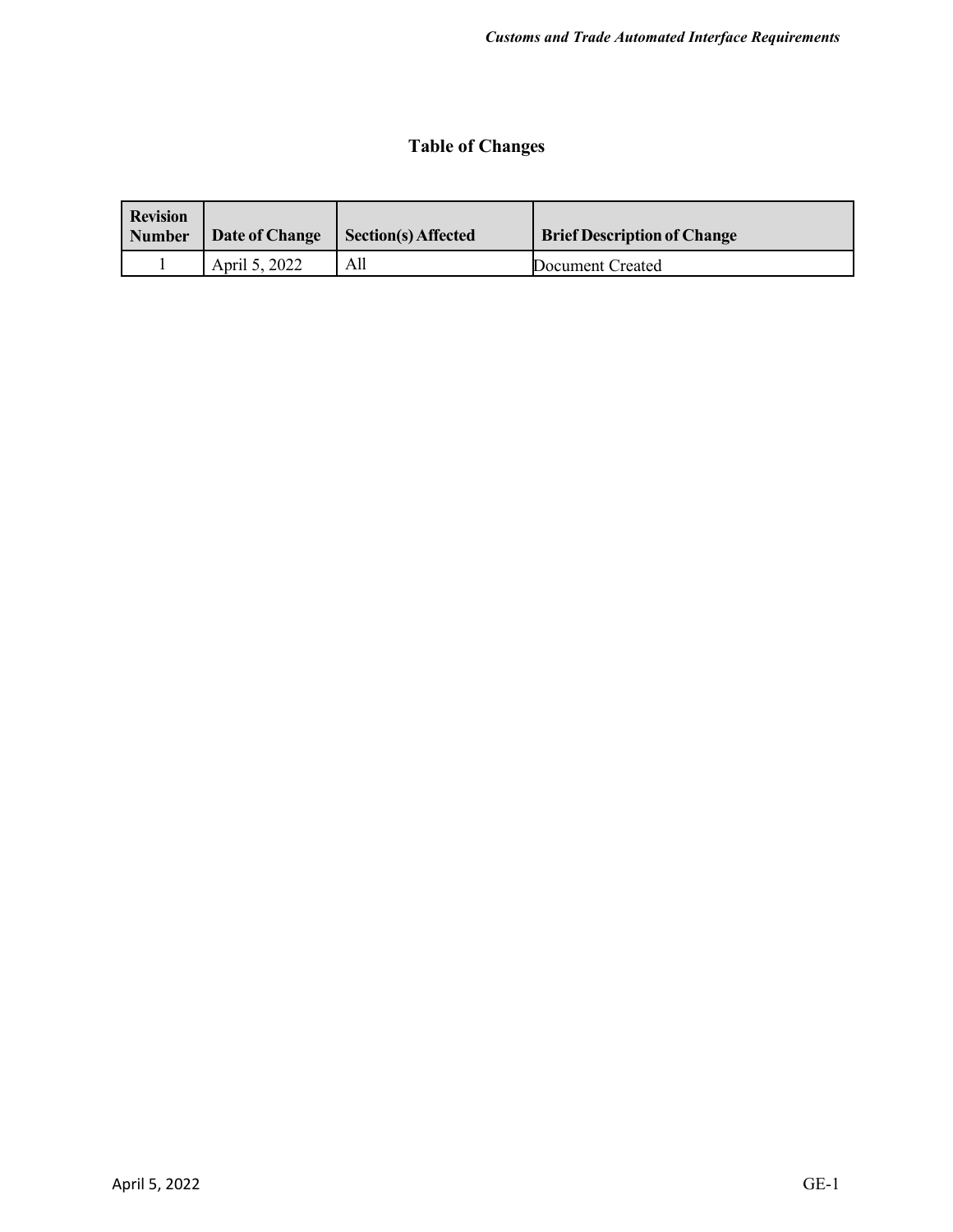# **Global Business Identifier (GE) Input Validation Rules**

This document contains input validation rules and output error messages generated in response to Global Business Identifier / (GE) transaction processing.

| <b>Description</b>                                                                                                                       | <b>Error Code</b> | <b>Error</b><br><b>Severity</b> | <b>Error Message</b>                           |
|------------------------------------------------------------------------------------------------------------------------------------------|-------------------|---------------------------------|------------------------------------------------|
| A transaction is submitted with a<br>missing Action Code. [GE10]                                                                         | 001               | Rejection                       | MISSING ACTION CODE                            |
| A transaction is submitted with an<br>Action Code other than A, U, or D.<br>[GE10]                                                       | 002               | Rejection                       | <b>INVALID ACTION CODE</b>                     |
| An Add, Update, or Delete<br>transaction is submitted without<br>the entity name. [GE10]                                                 | 003               | Rejection                       | MISSING ENTITY NAME                            |
| If GE30 Record (Address Line 1) or<br>GE31 Record (Address Line 2) are<br>present, then City and Country are<br>mandatory fields. [GE32] | 004               | Rejection                       | ADDRESS CITY AND COUNTRY IS<br><b>REQUIRED</b> |
| An Add transaction is submitted for<br>the same filer with all the same GBI<br>IDs.                                                      | 005               | Rejection                       | REGISTRATION ALREADY FILED                     |
| An Update or Cancel transaction is<br>submitted and the filer with the<br>same GBI IDs are not found.                                    | 006               | Rejection                       | <b>REGISTRATION NOT ON FILE</b>                |

#### **Global Business Identifier (GE) Input Validation Rules**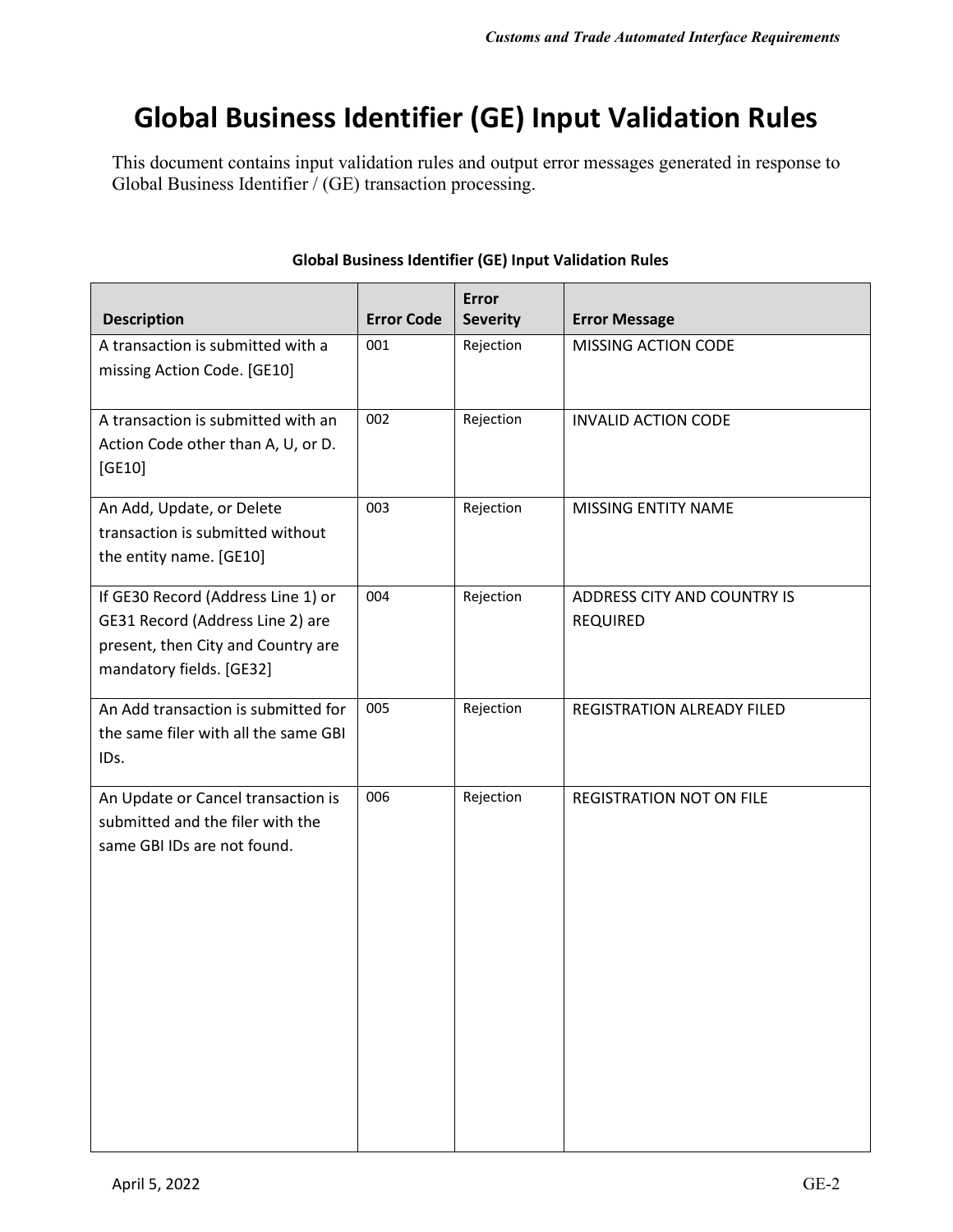| <b>Description</b>                                                                                                                                                                                                                                          | <b>Error Code</b> | <b>Error</b><br><b>Severity</b> | <b>Error Message</b>           |
|-------------------------------------------------------------------------------------------------------------------------------------------------------------------------------------------------------------------------------------------------------------|-------------------|---------------------------------|--------------------------------|
| An Add/Update transaction is<br>submitted without the LEI<br>identifier. [GE20]                                                                                                                                                                             | 007               | Rejection                       | MISSING LEI IDENTIFIER         |
| An Add/Update transaction is<br>submitted without the DUNS<br>identifier. [GE20]                                                                                                                                                                            | 008               | Rejection                       | MISSING DUNS IDENTIFIER        |
| An Add/Update transaction is<br>submitted without the GLN<br>identifier. [GE20]                                                                                                                                                                             | 009               | Rejection                       | MISSING GLN IDENTIFIER         |
| An Add/Update transaction is<br>submitted with an entity record<br>that has an invalid role identifier<br>qualifier for any of the following:<br>Manufacturer (MF), Shipper (SH),<br>Seller (SE), Exporter (EX), Packager<br>(PK), Distributor (DR). [GE21] | 010               | Rejection                       | <b>INVALID ROLE IDENTIFIER</b> |

## **Global Business Identifier (GE) Input Validation Rules**